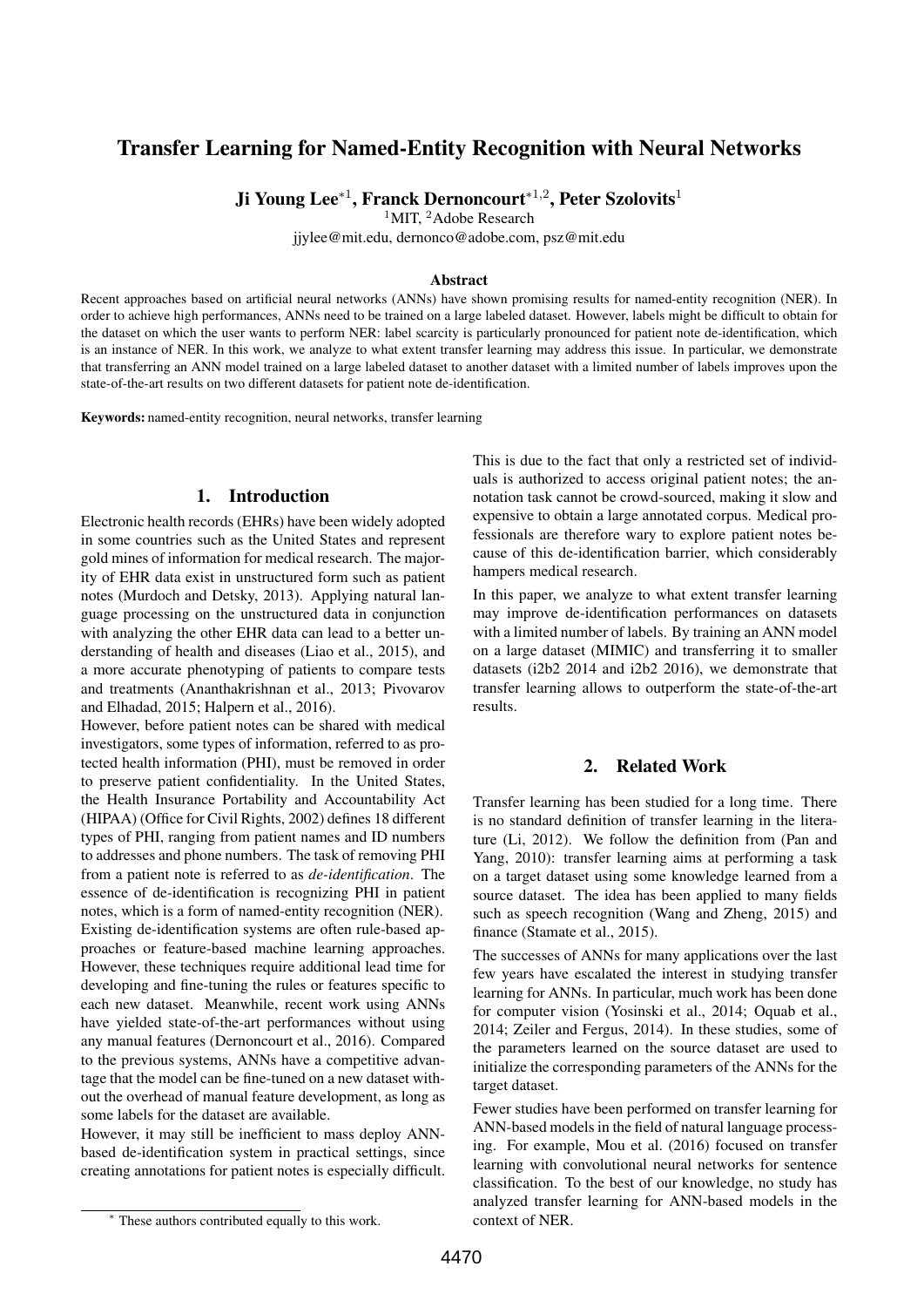# 3. Model

The model we use for transfer learning experiments is based on a type of recurrent neural networks called long short-term memory (LSTM) [\(Hochreiter and Schmidhuber,](#page-3-15) [1997\)](#page-3-15), and utilizes both token embeddings and character embeddings. It comprises six major components:

- 1. Token embedding layer maps each token to a token embedding.
- 2. Character embedding layer maps each character to a character embedding.
- 3. Character LSTM layer takes as input character embeddings and outputs a single vector that summarizes the information from the sequence of characters in the corresponding token.
- 4. Token LSTM layer takes as input a sequence of token vectors, which are formed by concatenating the outputs of the token embedding layer and the character LSTM layer, and outputs a sequence of vectors.
- 5. Fully connected layer takes the output of the token LSTM layer as input, and outputs vectors containing the scores of each label for the corresponding tokens.
- 6. Sequence optimization layer takes the sequence of vectors from the output of the fully connected layer and outputs the most likely sequence of predicted labels, by optimizing the sum of unigram label scores as well as bigram label transition scores.

Figure [1](#page-1-0) shows how these six components are interconnected to form the model. All layers are learned jointly using stochastic gradient descent. For regularization, dropout is applied before the token LSTM layer, and early stopping is used on the development set with a patience of 10 epochs.

### 4. Experiments

#### 4.1. Datasets

We use three de-identification datasets for the transfer learning experiments: MIMIC, i2b2 2014, and i2b2 2016. The MIMIC de-identification dataset was introduced in [\(Dernoncourt et al., 2016\)](#page-3-6), and is a subset of the MIMIC-III dataset (Johnson et al., 2016; Goldberger et al., 2000; Saeed et al., 2011).The i2b2 2014 and 2016 datasets were released as part of the 2014 i2b2/UTHealth shared task Track 1 (Stubbs et al., 2015) and the 2016 i2b2 CEGS N-GRID shared task, respectively. Table [1](#page-1-1) presents the datasets' sizes.

<span id="page-1-1"></span>

|                         |           | MIMIC   i2b2 2014   i2b2 2016 |           |
|-------------------------|-----------|-------------------------------|-----------|
| Vocabulary size         | 69,525    | 46,803                        | 61,503    |
| Number of notes         | 1,635     | 1,304                         | 1,000     |
| Number of tokens        | 2,945,228 | 984,723                       | 2,689,196 |
| Number of PHI instances | 60,725    | 28,867                        | 41,142    |
| Number of PHI tokens    | 78,633    | 41,355                        | 54,420    |

Table 1: Overview of the MIMIC and i2b2 datasets. PHI stands for protected health information.

# 4.2. Transfer learning

The goal of transfer learning is to leverage the information present in a source dataset to improve the performance of an algorithm on a target dataset. In our setting, we apply transfer learning by training the parameters of the ANN model on the source dataset (MIMIC), and using the same ANN to retrain on the target dataset (i2b2 2014 or 2016) for finetuning. We use MIMIC as the source dataset since it is the dataset with the most labels. We perform two sets of experiments to gain insights on how effective transfer learning is and which parameters of the ANN are the most important to transfer.<sup>[1](#page-0-0)</sup>

Experiment 1 Quantifying the impact of transfer learning for various train set sizes of the target dataset. The primary purpose of this experiment is to assess to what extent transfer learning improves the performances on the target dataset. We experiment with different train set sizes to understand how many labels are needed for the target dataset to achieve reasonable performances with and without transfer learning.



<span id="page-1-0"></span>

*th token in the sentence characters in the jth token*

Figure 1: ANN model for NER. For transfer learning experiments, we train the parameters of the model on a source dataset, and transfer all or some of the parameters to initialize the model for training on a target dataset.

<sup>&</sup>lt;sup>1</sup>Code: https://github.com/Franck-Dernoncourt/NeuroNER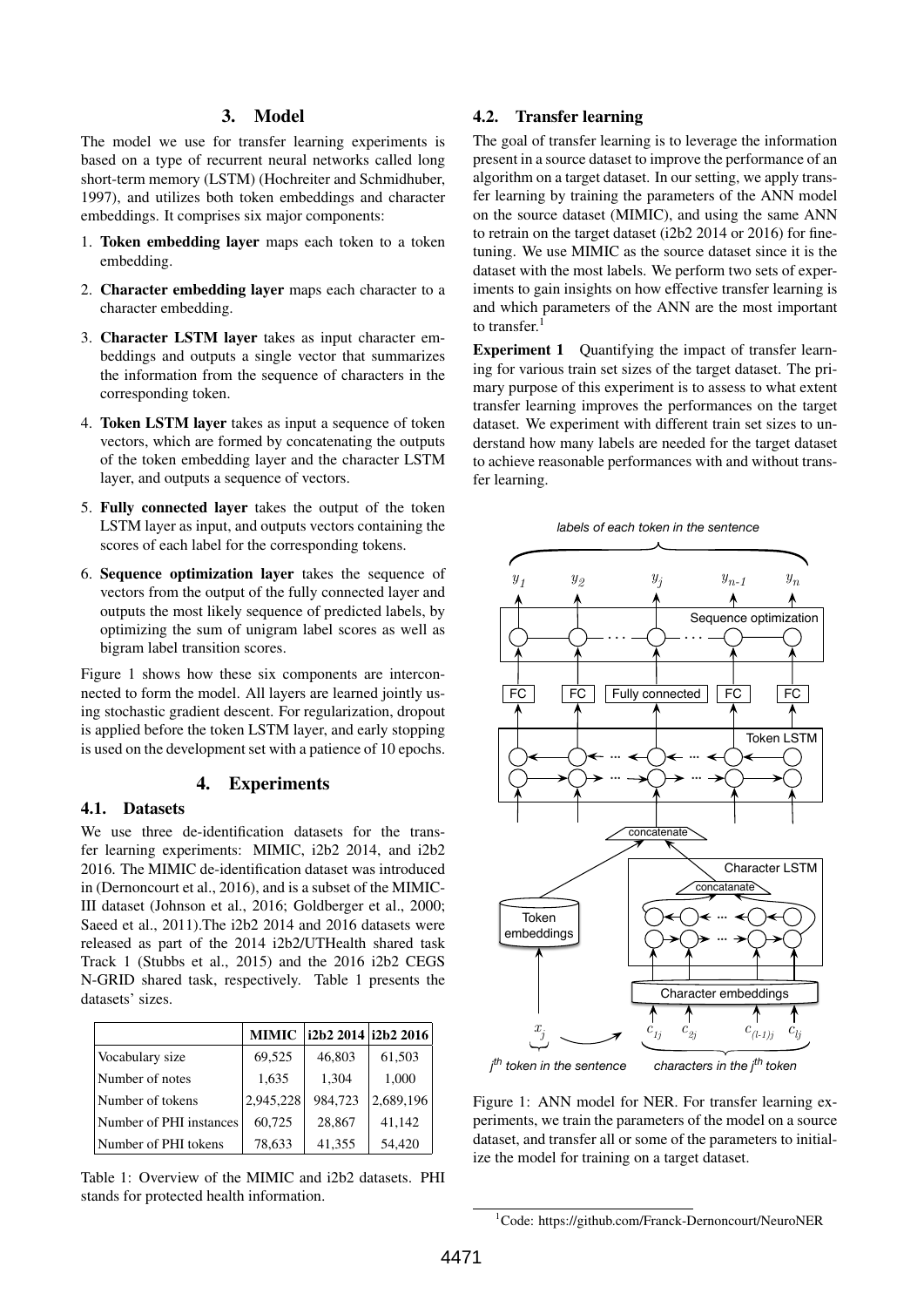<span id="page-2-0"></span>

Figure 2: Impact of transfer learning on the F1-scores. Baseline corresponds to training the ANN model only with the target dataset, and transfer learning corresponds to training on the source dataset followed by training on the target dataset. The target train set size is the percentage of train set in the whole dataset, and 60% corresponds to the full official train set.

<span id="page-2-1"></span>

Figure 3: Impact of transferring the parameters up to each layer of the ANN model using various train set sizes on the target dataset: 5%, 10%, 20%, 40%, and 60% (official train set). "CRF" refers to the sequence optimization layer in Figure [1.](#page-1-0)

Experiment 2 Analyzing the importance of each parameter of the ANN in the transfer learning. Instead of transferring all the parameters, we experiment with transferring different combinations of parameters. The goal is to understand which components of the ANN are the most important to transfer. The lowest layers of the ANN tend to represent task-independent features, whereas the topmost layers are more task-specific. As a result, we try transferring the parameters starting from the bottommost layer up to the topmost layer, adding one layer at a time.

#### 5. Results

Experiment 1 Figure [2](#page-2-0) compares the F1-scores of the ANN trained only on the target dataset against the ANN trained on the source dataset followed by the target dataset. Transfer learning improves the F1-scores over training only with the target dataset, though the improvement diminishes as the number of training samples used for the target dataset increases. This implies that the representations learned from the source dataset are efficiently transferred and exploited for the target dataset.

Therefore, when transfer learning is adopted, fewer annota-

tions are needed to achieve the same level of performance as when the source dataset is unused. For example, on the i2b2 2014 dataset, performing transfer learning and using 16% of the i2b2 train set leads to similar performance as not using transfer learning and using 34% of the i2b2 train set. Transfer learning thus allows to cut by half the number of labels needed on the target dataset in this case.

For both the i2b2 2014 and 2016 datasets, the performance gains from transfer learning are greater when the train set size of the target dataset is small. The largest improvement can be observed for i2b2 2014 when using 5% of the dataset as the train set (consisting of around 2k PHI tokens out of 50k tokens), where transfer learning increases the F1-score by around 3.1 percent point, from 90.12 to 93.21. Even when all of the train set is used, the F1-score improves when using transfer learning, albeit by just 0.17 percent point, from 97.80 to 97.97.

Experiment 2 Figure [3](#page-2-1) shows the importance of each layer of the ANN in transfer learning. We observe that transferring a few lower layers is almost as efficient as transferring all layers. For i2b2 2014, transferring up to the token LSTM shows great improvements for each layer,